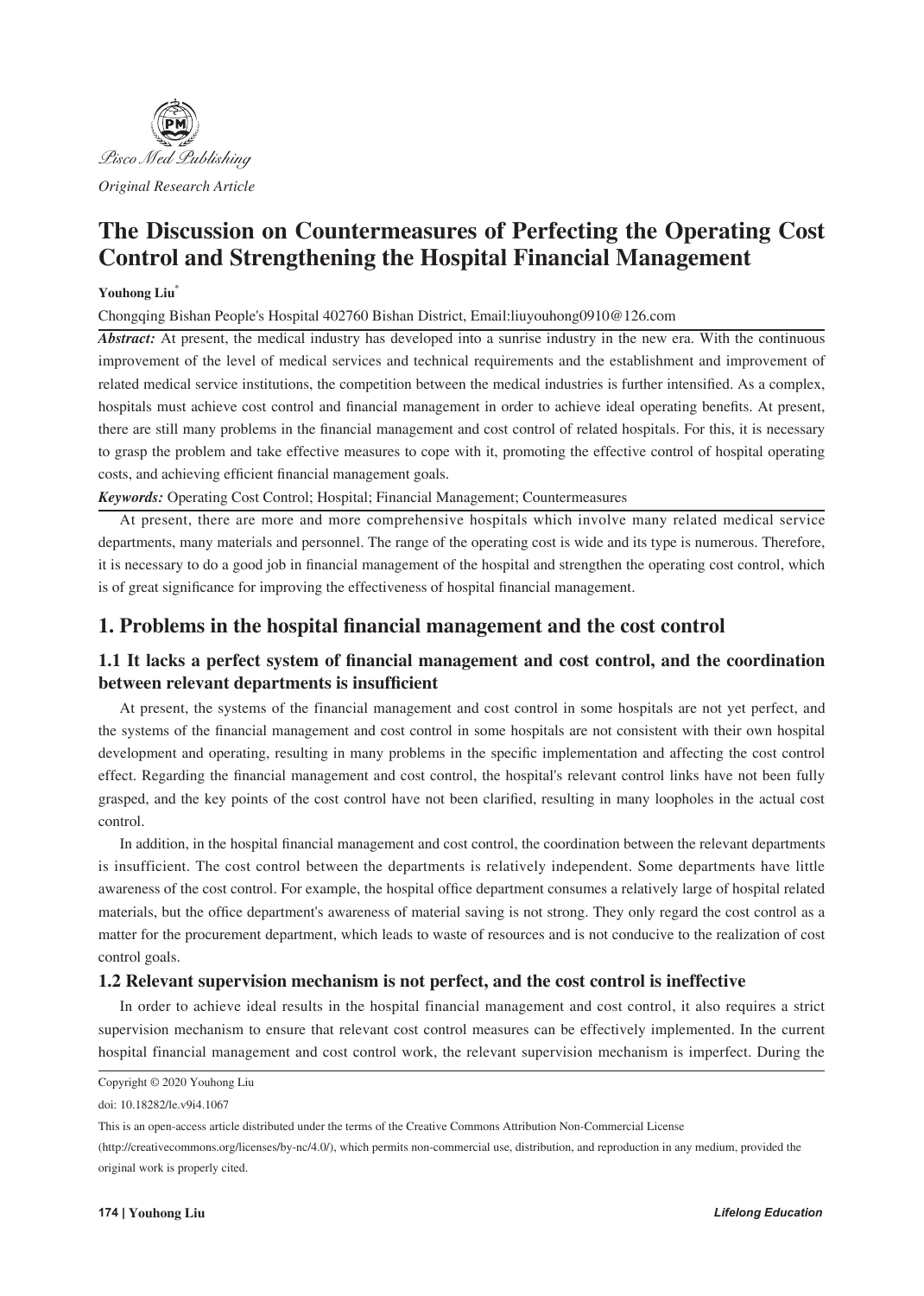implementation of the relevant cost control and financial management work, there is a lack of effective supervision, and the existing problems cannot be reflected in a timely manner, which is unable to increase revenue and reduce expenditure for cost control, resulting the objectives of the financial management and cost control being difficult to achieve effectively, and the related cost control and financial management measures being unable to be effectively implemented.

## **1.3 The financial management staff has weak awareness of costs and their abilities of cost control is limited**

In the hospital financial management work, the key to controlling operating costs lies in the relevant financial management personnel's own cost control awareness and ability. They can find the cost control points of the hospital in time, and clarify the cost budget and accounting points of the financial management, which can play an active role in the cost control. At present, however, the overall cost consciousness of hospital financial management personnel is insufficient, their cost control capabilities are insufficient, they have limited abilities in operating the related cost control systems and information software and so on, which also affects the effectiveness of hospital financial cost control to a certain extent.

## **2. Improving hospital financial management strategies for operating cost control**

### **2.1 Do a good job in department coordination and improve the cost control system**

For the financial management of the hospital, in order to achieve the cost control goal, it is necessary to do a good job in coordination between various departments. As the three main departments of the hospital's economic work, the hospital operating management department, medical insurance office, and finance department are required to work together. They have to find ways to increase revenue and control costs, implement the favorable policy of prehospitalization medical insurance as soon as possible and find out the key points of cost control. In view of the current outstanding contradictions, they must go deep into the clinic to do a good job of interpretation and guidance. It is necessary to further refine the medical performance allocation scheme to medical teams as soon as possible, and to fully mobilize the enthusiasm of clinical departments. It is necessary to study cost control measures from aspects such as stabilizing the welfares, controlling the cost, adjusting the budget and performance appraisal, and stimulating the motivation of staff.

Operating management is an important guarantee for hospital construction and development. On the one hand, the operating and management work must follow the guiding ideology of "adjusting the structure, controlling costs, improving efficiency, maintaining the basics, tapping potential, and opening new sources". The hospital should continuously optimize the allocation, utilization and output of human, property and objects resources, and gradually improve the overall operating efficiency of the hospital; on the other hand, the hospital must adhere to the principle of "more speed and better economy, more work and more benefits, better performance and better rewards", continue to optimize the performance allocation plan, and give full play to the leverage of performance distribution, promoting the realization of management and control goals through perfect cost control and perfect financial management system.

#### **2.2 Grasp the key points of the cost control and perfect the supervision mechanism**

Financial management is related to the normal operating of the hospital. The level of financial management determines the level of the overall competitiveness of the hospital to a certain extent. Financial management must grasp the key points of the cost control, deeply tap the potential of increasing revenue and controlling costs in hospitals, and provide reliable and scientific decision-making basis for hospital management. In addition, the hospital's financial work should continuously strengthen the functions of supervision, management and service, strictly implement the work according to plans, especially the two key tasks of internal control and cost accounting, and continuously improve the work plan to ensure that the work is carried out according to evidence. The administrative supervision and audit office and the financial department should give full play to the role of supervision and management, continuously improve the financial management level of the hospital, helping the reform and development of the hospital.

### **2.3 Carry out financial personnel training and improve the effectiveness of the cost control**